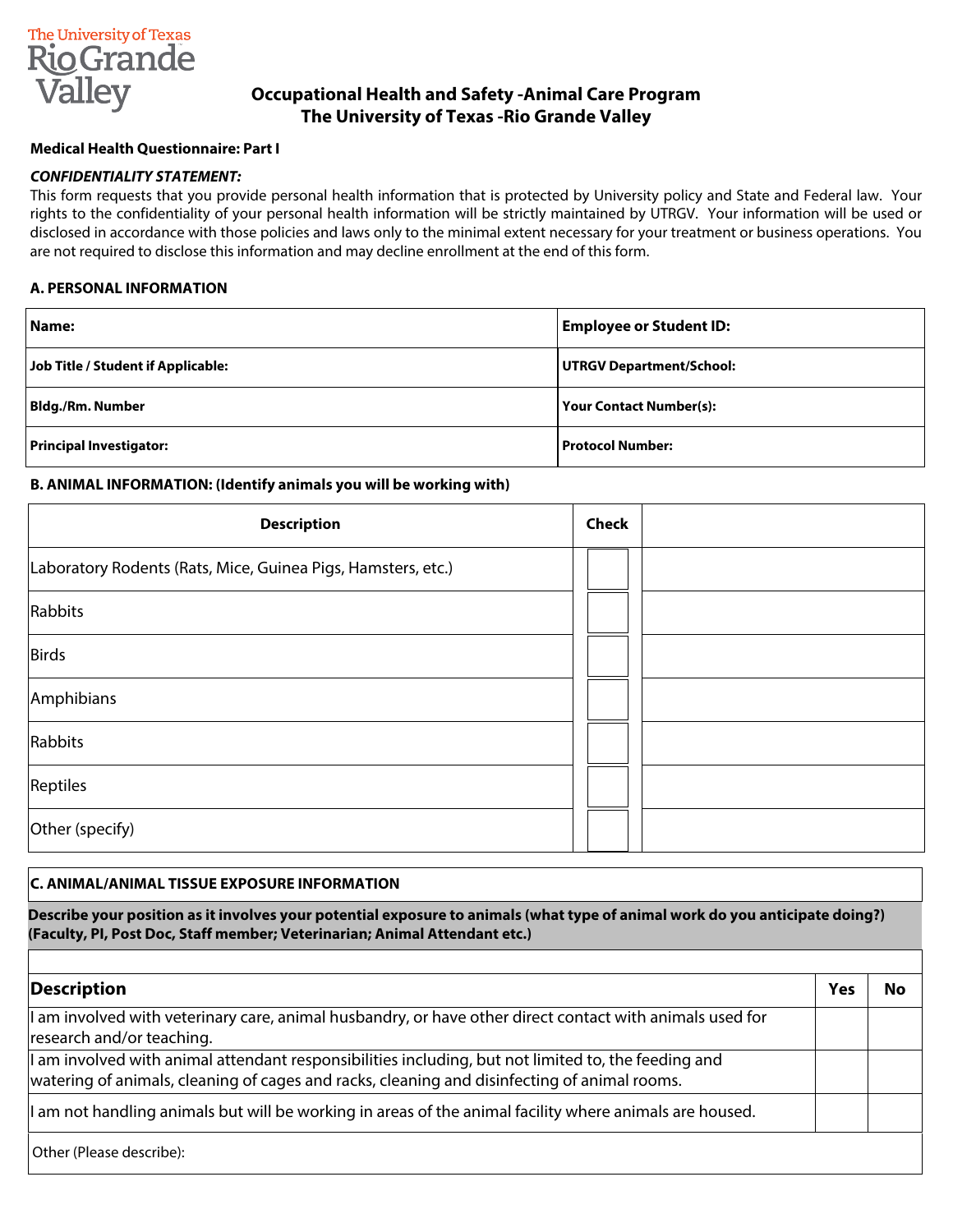| <b>Description</b>                                                                                                                                                                                                                                                               | <b>Yes</b> | <b>No</b> |
|----------------------------------------------------------------------------------------------------------------------------------------------------------------------------------------------------------------------------------------------------------------------------------|------------|-----------|
| Do you have a personal or family history of allergies (sneezing, runny or stuffy nose, watery or itchy eyes,<br>coughing, wheezing, shortness of breath, chest tightness, skin rash or hives derived from exposure to mold,<br>pollen, dust mites, latex, or other contaminants? |            |           |
| If yes, indicate the source of the allergies.                                                                                                                                                                                                                                    |            |           |
|                                                                                                                                                                                                                                                                                  |            |           |
| Have these symptoms required any treatment with over-the-counter medications (Claritin, Benadryl,<br>decongestants, eye drops, etc.) or necessitated treatment by your own physician ?                                                                                           |            |           |
| Have you experienced allergies (sneezing, runny or stuffy nose, watery or itchy eyes, coughing, wheezing,<br>shortness of breath, chest tightness, skin rash or hives after exposure to animals, or their cages and<br>bedding?                                                  |            |           |
| If yes, indicate what type of animal(s).                                                                                                                                                                                                                                         |            |           |
|                                                                                                                                                                                                                                                                                  |            |           |
| Do you have a personal or family history of asthma, asthma-like symptoms, hay fever or eczema?                                                                                                                                                                                   |            |           |
| If yes, indicate. What is the cause?                                                                                                                                                                                                                                             |            |           |
|                                                                                                                                                                                                                                                                                  |            |           |
| Have you had to wear a respirator, goggles or protective clothing to protect yourself from allergies (e.g., hay fever<br>[rhinitis], eye symptoms, hives or asthma) at work?                                                                                                     |            |           |

# **D. OTHER**

| Have you ever been evaluated for a lab animal or research related health problem?                                                                                                                                  |  |
|--------------------------------------------------------------------------------------------------------------------------------------------------------------------------------------------------------------------|--|
| If yes, please explain.                                                                                                                                                                                            |  |
|                                                                                                                                                                                                                    |  |
| Are you immunosuppressed, post-splenectomy or taking immunosuppressant drugs? Do you have an<br>immune suppressing condition? This can occur due to an immunodeficiency disorder/disease, taking                   |  |
| medications that suppress the immune system such as long term corticosteroid use or undergoing surgery<br>such as an organ transplant or spleen removal.                                                           |  |
| If yes, indicate the condition.                                                                                                                                                                                    |  |
|                                                                                                                                                                                                                    |  |
| Do you have any disabilities / limitations which would affect your ability to perform work duties                                                                                                                  |  |
| (bend, lift, carry, walk read or talk?)                                                                                                                                                                            |  |
| If yes, please indicate.                                                                                                                                                                                           |  |
|                                                                                                                                                                                                                    |  |
|                                                                                                                                                                                                                    |  |
| Do you have any health or workplace concerns not covered by the questionnaire that you feel may affect<br>your occupational health and would like to confidentially discuss If you select "yes," the DEHS Director |  |

**will contact you for follow up.**